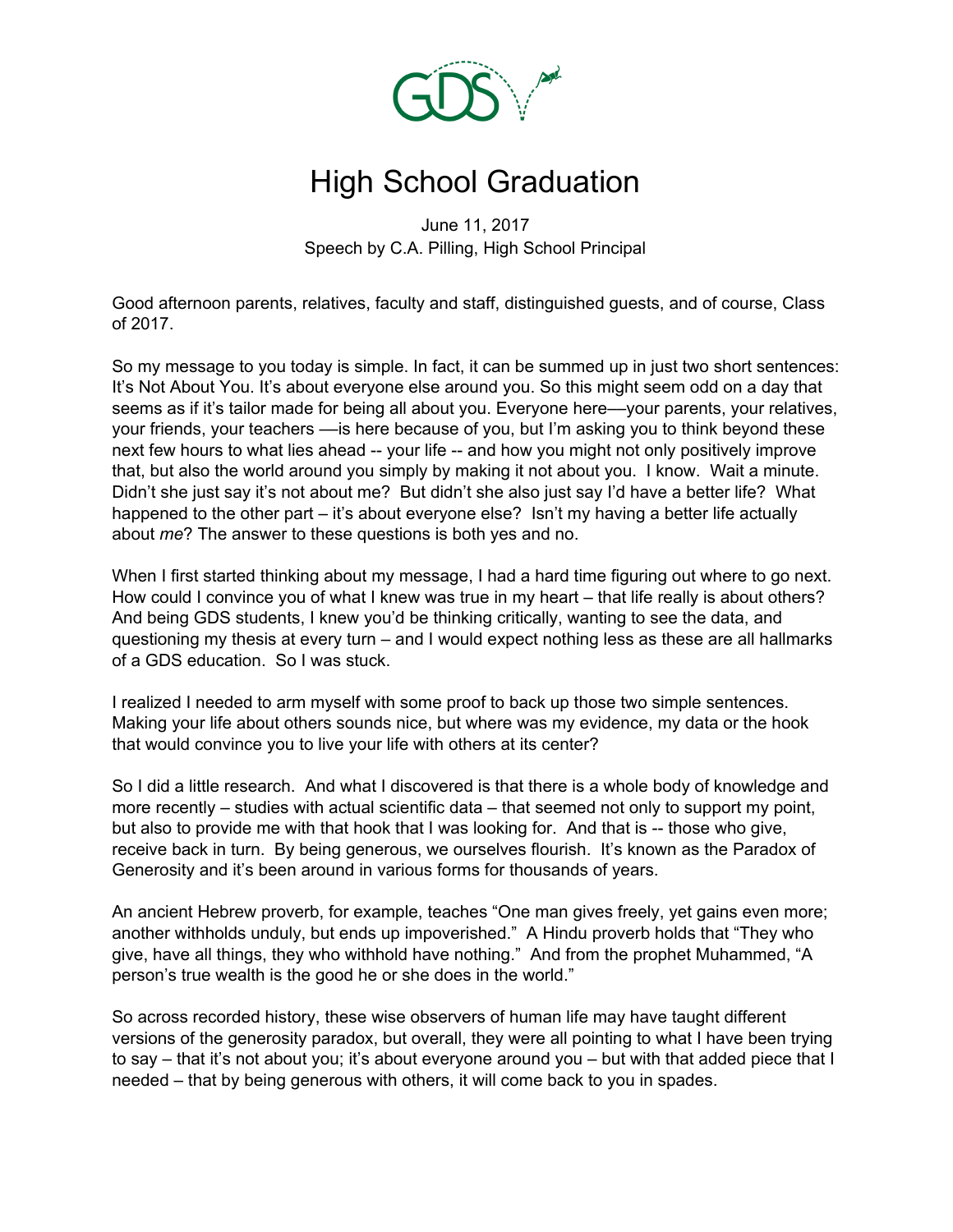Ok, but these are again just words. Where's the evidence, the proof, and what is it exactly that you say I'll get back in spades by making it about others, by being generous?

A number of these questions are answered in a new book by Christian Smith and Hilary Davidson two sociologists at Notre Dame. Smith and Davidson set out to explore the power of generosity to determine if it was something beyond just a nice idea born out of philosophical or religious teachings. In other words, could empirical findings from social-scientific research bear out the same message that has been past down through human history by these philosophers and religious teachers?

Would the paradox of generosity hold up under the scrutiny of scientific research?

Their study, known as the "Science of Generosity Initiative" found that indeed the paradox is more than just a nice idea. Greater generosity, measured in various ways – from giving money, to time, to being more emotionally available to others – clearly correlated to higher levels of happiness, health, purpose, and growth.

They also found the opposite or a *second* paradox – that is, those who are not generous are less happy, less healthy, more stressed and likely to be more stagnant in their lives.

How is it that these paradoxes can be true? Shouldn't it be that if one spends resources on others that there is a net cost to the giver? Shouldn't generosity result in a relative deficit for that person?

And wouldn't it seem that holding onto one's resources would result in just the opposite? A material gain for that person?

Time and again, the answer was no. Not at all. Contrary to what would seem to be common sense, people actually grow by giving themselves away. By caring for other people, we care for ourselves.

But who's to say that it isn't the other way around? That happy, healthy, less stressed, more engaged people are those things *first*, which *then* either causes or *allows* them to be more generous?

Well, for all the naysayers, such findings are now being supported by hard science and more objective measures – like brain scans. Neuroscientists are finding that the "reward areas" of the human brain "light up" in MRIs when people give generously to others showing positive neurochemical processes.

At the same time, a *lack* of generosity stimulates negative neurochemical processes.

So from these studies we can see that the paradox of generosity is more than just a philosophical or religious teaching. It is a sociological and scientific fact.

So understanding the paradox at this point, I hope, is relatively easy. More difficult is learning how we can actually become more generous. Interestingly, Smith and Davidson also discovered two main themes that coincided with individuals who received benefits in return for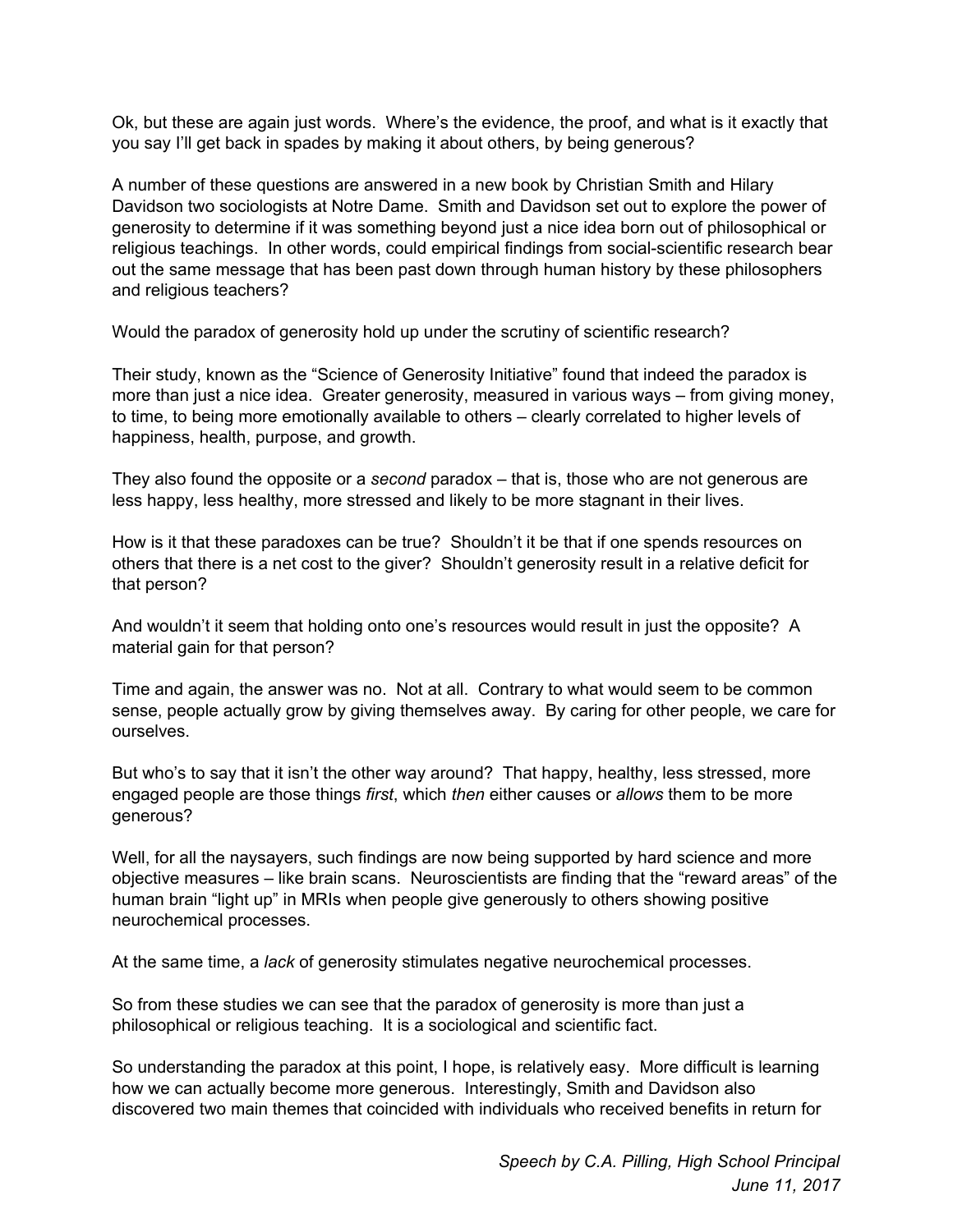their generosity.

First,

it has to be a practice, it has to be something that is sustained over time, that one engages with regularly. One-off things just don't affect us that much, whereas things that we repeat, things that are sustained, have tremendous effects on us. So being an organ donor, for example, seems generous, but that one-time check of the box when getting your license, just doesn't do it.

## Second,

it has to go beyond those with whom you are the most intimate -- your family and good friends. Helping your family and friends, which I know you do everyday, is of course a good thing, but the dynamics of generosity are such that people need to increasingly expand their circle to where there is a helping of "the other," and not just those with whom one is most familiar.

So generosity is not a simple, one-step way of life that is easily learned. But again, for those who are willing to learn and actually live generously, remember that doing so is genuinely good for you.

Many of you in the Class of 2017 have already crossed both of these important thresholds – sustained over time and beyond your family and friends.

A large number of you have worked with our Tuesday Night Tutoring program, our Tuesday Night Art Program, and our Super-Science Sessions every week. One of you volunteers *every Sunday* at Food and Friends. Two of you put on several magic shows for the kids at The National Children's Inn at NIH, and then devoted your senior quest to raising more than \$6,000 for the same organization.

One of you visited your grandmother at a rehabilitation center and saw a need for companionship as well as assistance and dedicated dozens of hours in order to fill those gaps while several more of you logged dozens of volunteer hours at Sibley Hospital.

A handful of you began a partnership with Nationals' Youth Academy – a baseball program that also runs an after-school tutoring program – while another handful of you painted a mural for Monument Academy to beautify their newly founded school.

And finally, a number of you participated in our Summer Policy Institute and gave back in meaningful and lasting ways. You organized a summit on consent and sexual assault; you created online resources for people who are unemployed and homeless. You partnered with local law schools and Starbuck's to increase legal aid for homeless veterans, and you developed an online platform called "Life Resettled" to promote learning about the resettlement process by sharing stories of refugees and the advocacy groups who try to help them.

And I could go on and on.

But, you already know, you all met the service requirement for graduation. But what you might